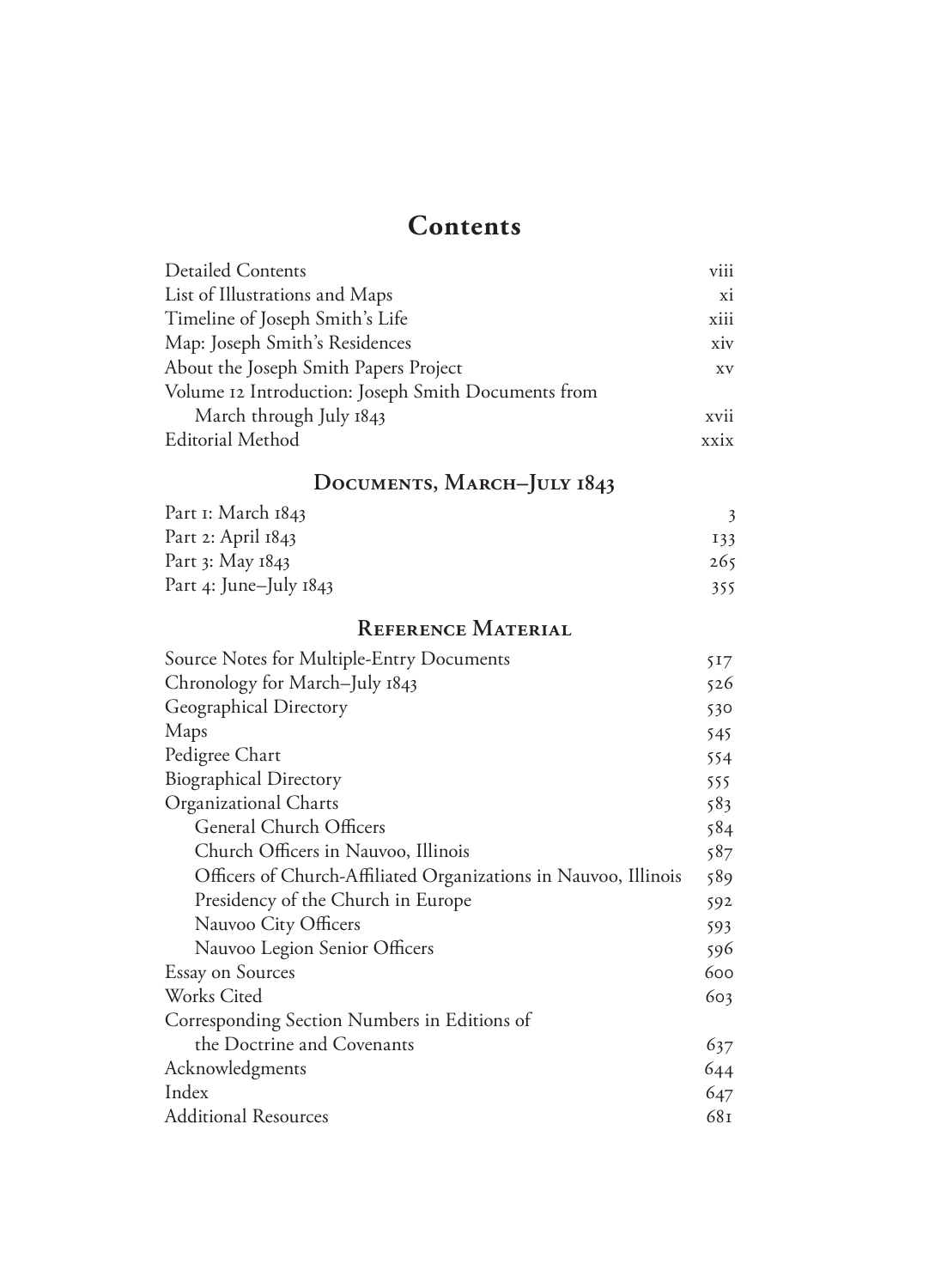# **Detailed Contents**

## **Part 1: March 1843**

| Introduction to Part I                              | $\mathfrak{Z}$ |
|-----------------------------------------------------|----------------|
| Letter from Thomas Ward and Hiram Clark,            |                |
| 1 March 1843                                        | 6              |
| Letter from Garret Bias, 7 March 1843               | II             |
| Letter from John McKee, 7 March 1843                | 14             |
| Letter from Chauncey Robison, 8 March 1843          | 18             |
| Letter from John M. Bernhisel, 8 March 1843         | 2I             |
| Letter from Hannah Root and James M. Adams,         |                |
| 10 March 1843                                       | 24             |
| Letter from Isaac Galland, 11 March 1843            | 32             |
| Resolutions of the Boston Conference, 12 March 1843 | 37             |
| Minutes, 13 March 1843                              | 40             |
| Letter from Austin Cowles, 13 March 1843            | 43             |
| Letter from James Adams, 14 March 1843              | 46             |
| Letter from Joseph Wood, 14 March 1843              | 49             |
| Discourse, between circa I and circa I5 March 1843  | 54             |
| Letter from Thomas Ward and Hiram Clark,            |                |
| 16 March 1843                                       | 57             |
| Letter to Richard Blennerhassett, 17 March 1843     | 62             |
| Letter to James Arlington Bennet, 17–18 March 1843  | 66             |
| Letter to Justin Butterfield, 18 March 1843         | 72             |
| Letter from John P. Greene, 18 March 1843           | 75             |
| Letter from Halsey Cook, 20 March 1843              | 8 <sub>I</sub> |
| Letter from Abraham Jonas, 21 March 1843            | 84             |
| Trial Report, 4–22 March 1843                       | 88             |
| Blessing to Sarah Ann Whitney, 23 March 1843        | <b>IOO</b>     |
| Blessing to Joseph Kingsbury, 23 March 1843         | 104            |
| Letter to Abraham Jonas, 25 March 1843              | 108            |
| Letter to Sidney Rigdon, 27 March 1843              | II2            |
| Letter from Sidney Rigdon, 27 March 1843            | 116            |
| Letter from Justin Butterfield, 27 March 1843       | <b>I20</b>     |
| Letter to Garret Bias, 28 March 1843                | 125            |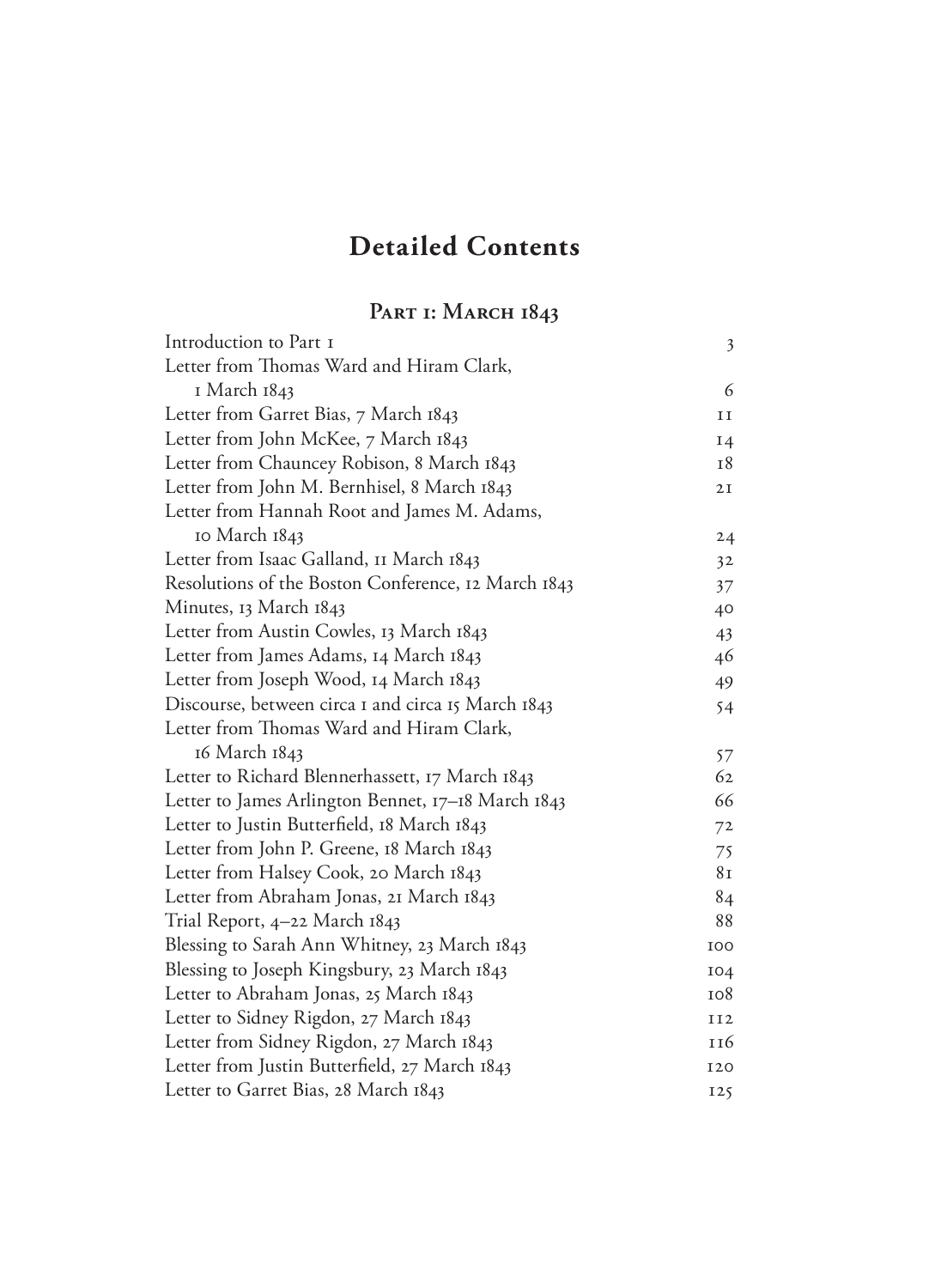#### DETAILED CONTENTS ix

| Letter to John McKee, 28 March 1843              | 126             |
|--------------------------------------------------|-----------------|
| Letter from Hugh Legaré, 31 March 1843 [Forgery] | I <sub>29</sub> |

#### **Part 2: April 1843**

| Introduction to Part 2                            | 133 |
|---------------------------------------------------|-----|
| Letter to Sirs, I April 1843                      | 134 |
| Instruction, 2 April 1843 [D&C 130]               | 136 |
| Letter from Joseph Tippets, 2 April 1843          | 145 |
| Letter from Garret Bias, 3 April 1843             | 150 |
| Minutes and Discourses, 6–7 April 1843            | 152 |
| Minutes, 7 April 1843                             | 174 |
| Letter from Horace Hotchkiss, 7 April 1843        | 180 |
| Discourse, 8 April 1843                           | 183 |
| Letter from James Arlington Bennet, 10 April 1843 | 193 |
| Discourse, 13 April 1843                          | 199 |
| Discourse, 16 April 1843                          | 206 |
| Letter from Benjamin F. Johnson, 16 April 1843    | 2I2 |
| Letter to Benjamin F. Johnson, 18 April 1843      | 2I5 |
| Pay Order to William Clayton, 18 April 1843       | 216 |
| Minutes, 19 April 1843                            | 2I8 |
| Letter from Eliza Lowry Nicholson, 23 April 1843  | 228 |
| Letter from John E. Page, 24 April 1843           | 234 |
| Letter from George W. Robinson, 26 April 1843     | 237 |
| Letter from John Wilson Williams, 27 April 1843   | 240 |
| Letter from James Adams, 27 April 1843            | 242 |
| Letter to Editor, 22–circa 27 April 1843          | 244 |
| Minutes, 30 April 1843                            | 250 |
| Letter from S. J. Wild, circa 30 April 1843       | 258 |
|                                                   |     |

### **Part 3: May 1843**

| Introduction to Part 3                           | 265 |
|--------------------------------------------------|-----|
| Letter from Henry A. Cyrus, 1 May 1843           | 267 |
| Letter from Sybella McMinn Armstrong, 1 May 1843 | 269 |
| Letter from John E. Page, 2 May 1843             | 273 |
| Discourse, 6 May 1843                            | 278 |
| Revised Minutes and Discourses, 23 April-        |     |
| circa 8 May $1843$                               | 282 |
| Letter from Harrison S. White, 10 May 1843       | 294 |
| Letter from Isaac Stathem, 10 May 1843           | 296 |
| Discourse, 14 May 1843                           | 30I |
|                                                  |     |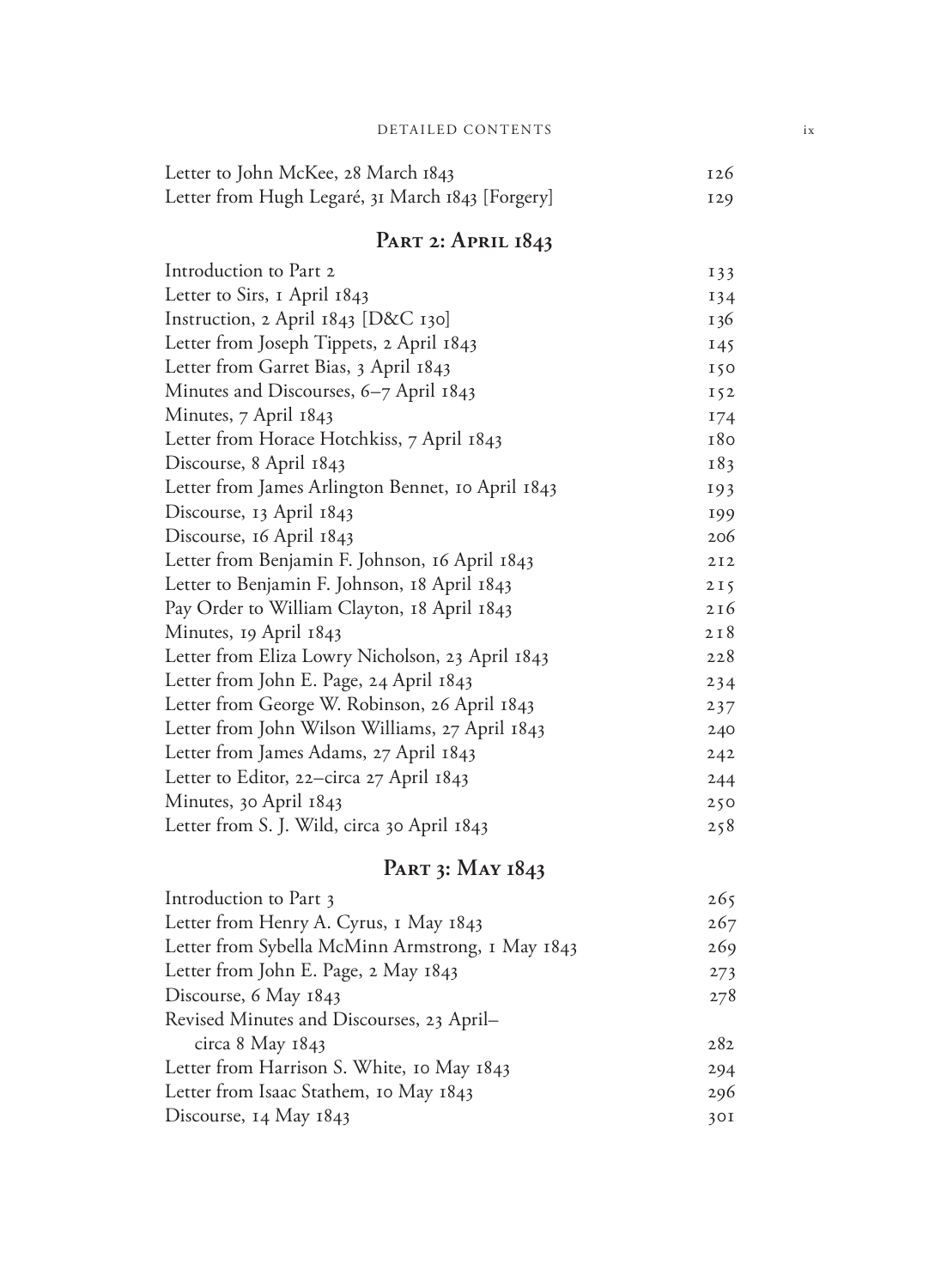| Letter from Elijah Malin Jr., 15 May 1843 | 305  |
|-------------------------------------------|------|
| Instruction, 16 May 1843                  | 307  |
| Discourse, 17 May 1843–A                  | 309  |
| Discourse, $17$ May $1843 - B$            | 3II  |
| Letter from William Griffey, 18 May 1843  | 313  |
| Letter to Editor, circa 20 May 1843       | 316  |
| Discourse, 21 May 1843                    | 319  |
| Letter from Thomas Rawcliff, 24 May 1843  | 328  |
| Minutes and Discourse, 27 May 1843        | 342  |
| Note to James Sloan, circa 30 May 1843    | 35 I |

## **Part 4: June–July 1843**

| $1 \text{ and } 4$ , $1 \text{ or } 1 \text{ or } 104$ |     |
|--------------------------------------------------------|-----|
| Introduction to Part 4                                 | 355 |
| Ordinance, I June 1843                                 | 363 |
| Authorization for Brigham Young, 1 June 1843           | 367 |
| Authorization for George J. Adams, circa 1 June 1843   | 372 |
| Letter from Joseph L. Heywood, 5 June 1843             | 374 |
| Letter from James Adams, 8 June 1843                   | 377 |
| Discourse, 11 June 1843–A                              | 379 |
| Discourse, 11 June 1843–B                              | 388 |
| Letter from David Orr, 14 June 1843                    | 390 |
| Letter to Isaac Morris, 16 June 1843                   | 396 |
| Affidavit, 24 June 1843                                | 399 |
| Petition to Nauvoo Municipal Court, 30 June 1843       | 404 |
| Discourse, 30 June 1843                                | 416 |
| Discourse, 4 July 1843                                 | 430 |
| Affidavit, 7 July 1843                                 | 440 |
| Bond from Smith Tuttle and John Gillet, 7 July 1843    | 446 |
| Discourse, 9 July 1843                                 | 453 |
| Revelation, 12 July 1843 [D&C 132]                     | 457 |
| Deed to Emma Smith and Others, 12 July 1843            | 478 |
| Letter from Clyde, Williams & Co.,                     |     |
| between circa I and 15 July 1843                       | 483 |
| Discourse, 16 July 1843                                | 486 |
| Letter from Daniel McNeil, 21 July 1843                | 489 |
| Discourse, 23 July 1843                                | 49I |
| Discourse, between 11 June and 23 July 1843            | 497 |
| Letter from Mason Brayman, 29 July 1843                | 500 |
| Letter from Edward Southwick, 29 July 1843             | 508 |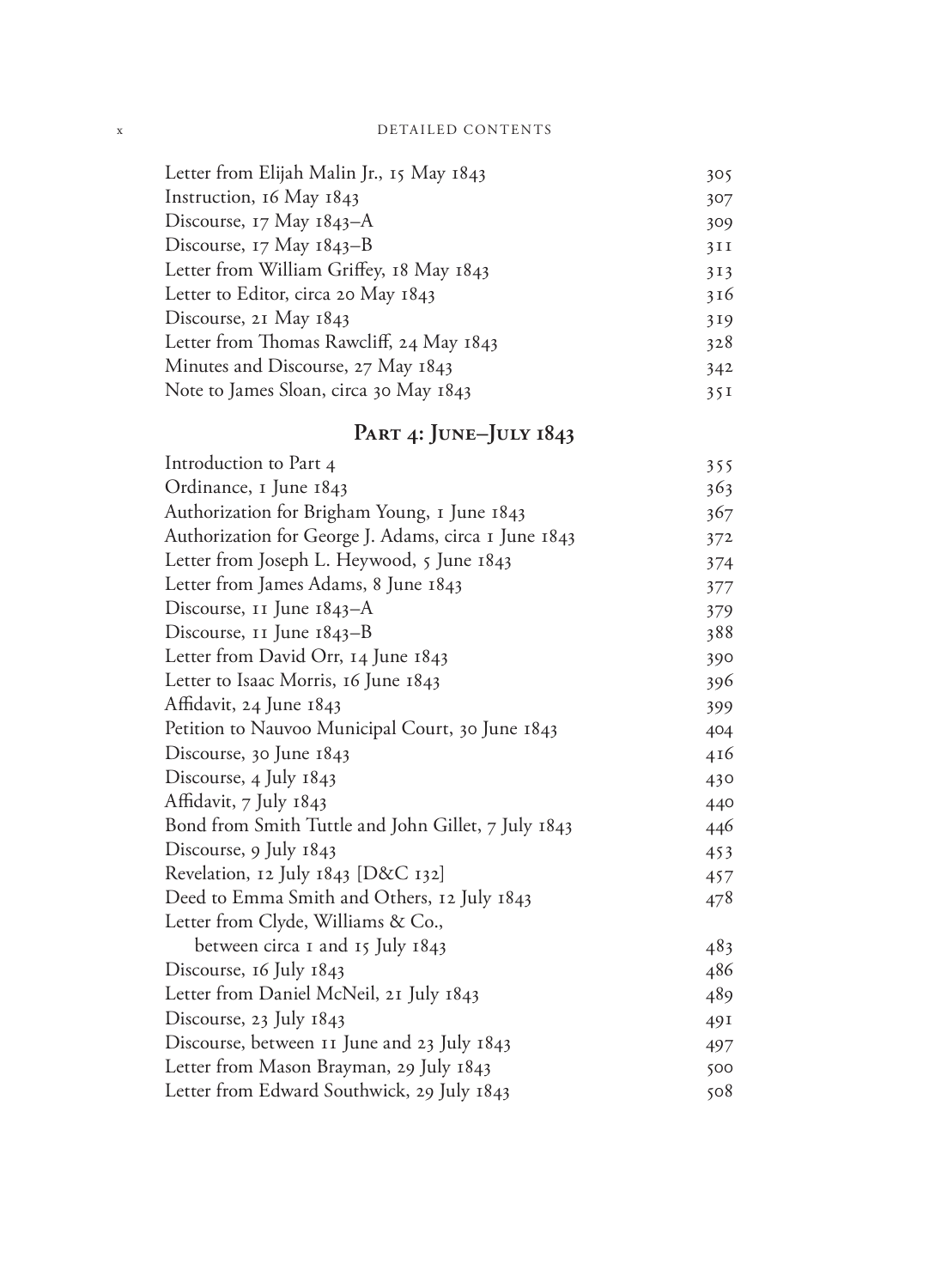# **Illustrations and Maps**

### **Textual Illustrations**

| Letter to Richard Blennerhassett               | 63  |
|------------------------------------------------|-----|
| Blessing to Sarah Ann Whitney                  | 102 |
| Forged Letter from Hugh Legaré                 | 130 |
| Drawing of a Key in Wilford Woodruff's Journal | 303 |
| Authorization for Brigham Young                | 37I |
| Petition to Nauvoo Municipal Court             | 407 |
| Independence Day Discourse                     | 432 |
| Revelation on Plural Marriage                  | 475 |

#### **Contextual Illustrations**

| 33         |
|------------|
| 60         |
| 85         |
| 91         |
| <b>IIO</b> |
| 2I3        |
| 246        |
| 275        |
| 28I        |
| 317        |
| 365        |
| 392        |
| 50I        |
|            |

#### **Maps**

| Joseph Smith's Residences                       | xiv  |
|-------------------------------------------------|------|
| 1839 Hotchkiss, Gillet, and Tuttle Purchase and |      |
| 1843 Renegotiation                              | 448  |
| Land Deeded to Emma Smith                       | 479. |
| Detailed Reference Maps                         | 545. |